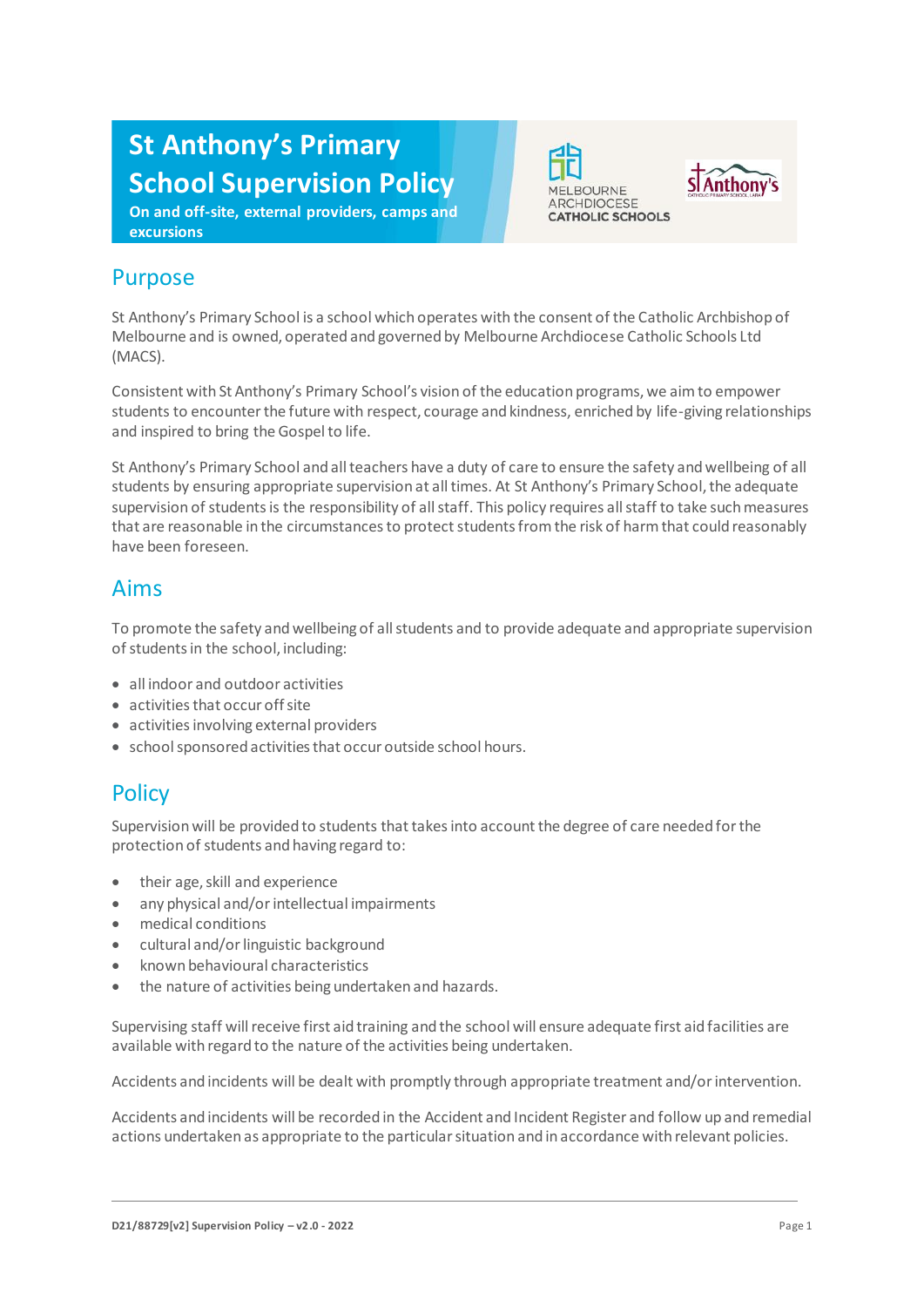## Indoor and outdoor activities on school site

The following requirements will be followed in regard to indoor and outdoor activities on the school site:

- Teachers are responsible for supervising the students in their class at all times while they are in charge of their class.
- Students will be supervised in all activities that are undertaken as part of the classroom routine, as well as for activities that are not part of the regular routine.
- Adequate age appropriate supervision in class, including consideration of the nature activities being undertaken to ensure proper use of plant and equipment, proper handling of any hazardous substances and use of relevant protective equipment
- If teachers need to leave their class for any reason, they must ensure that their class is being supervised by another authorised teacher.
- School officers, trainee teachers or visiting teachers are not authorised to be responsible for a class in the absence of a designated class teacher.
- Teachers must exercise due diligence in designing activities that take safety and care into consideration for all students with even greater care for younger students or students at risk.
- Trainee teachers, school officers, parent/guardian/carer helpers and visiting teachers may work with one or more students in small group work, but only under the supervision and direction of the classroom teacher.
- Classroom rules are designed at the start of each year to highlight expectations, set appropriate boundaries and assist the smooth conduct of the class.

### Yard duty

A yard duty roster showing designated areas is used for supervision of the school yard before school, during school breaks and after school. Staff on duty must wear a hi-vis vest and carry their mobile phone. Year 6 leaders will bring the following items to teachers on yard duty: first aid kit, behaviour tracking forms and important medical student information.

Teachers are to be visible and active during yard duty.

Teachers are to remain on duty in the designated area until they are replaced by the next teacher.

Teachers are to identify potential risks and take appropriate measures to mitigate against those risks when on yard duty.

### Off-site activities including camps, excursions and local functions

The following requirements will be followed in regard to off-site activities including camps, excursions and local functions:

- For each offsite activity, there is a designated teacher-in charge.
- All teachers and assistants must refer to the teacher-in-charge for decision-making, changes in direction or programs, or issues of concern.
- All teachers are responsible for all of the students in the activity.
- Helpers in the activity are there to support teachers, but are not authorised to make decisions for the group.
- Teachers must exercise due diligence in designing activities that take safety and care into consideration for all students, with even greater care for younger students.
- Teachers need to use a method of accounting for all students at any given point during the activity.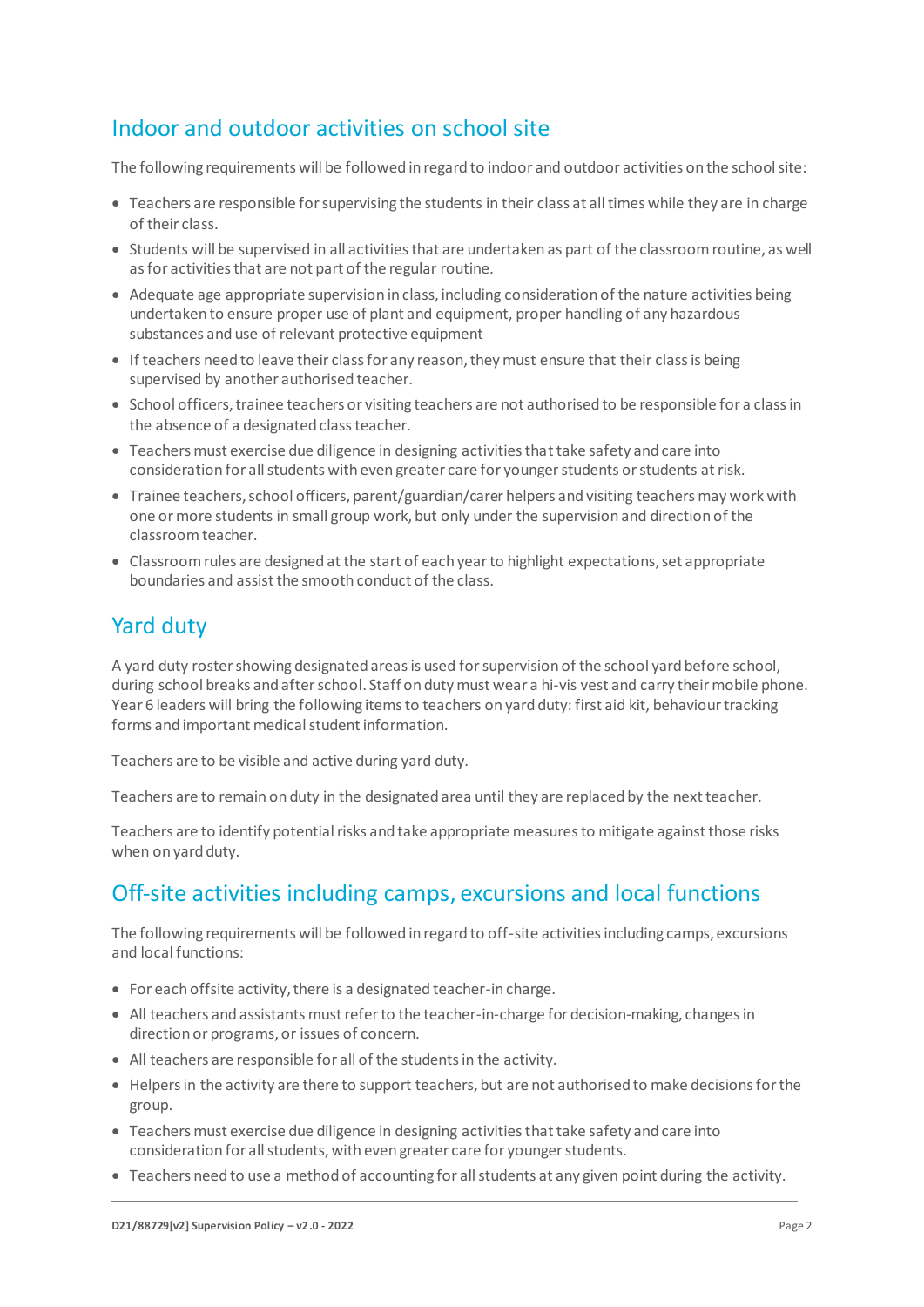- If students need to use public toilets, they should be accompanied to the toilet block by an adult so as to monitor their safety at all times.
- A record of the activity, excursion or camp will be completed by the Teacher-in-charge of the activity, and given to the principal, for approval, prior to the activity. This includes a risk assessment for the activity proposed.
- Any accompanying or assisting non-teaching adult is required to have a current Working with Children Check (WWCC).

# Activities involving external providers – on site or off-site

The following requirements will be followed in regard to activities involving external providers, either on the school site or off-site:

- The school is responsible for students at all times, and this responsibility cannot be delegated to others.
- The classroom teacher, or teacher in charge of the group is responsible for the group at all times.
- When an external provider is involved in working with a class or group of students a teacher will be present throughout the activity. E.g. swimming, camp activities, guest speaker on site.
- External providers are required to sign in at the school office, and wear a Visitor's Identification Card.
- External Providers must have a WWCC. The WWCC Number must be recorded by the teacher organising the activity.
- A record of the activity, excursion or camp will be completed by the teacher-in-charge of the activity, and given to the principal, for approval, prior to the activity.
- If external providers are working with students one-to-one, they will be within the supervision and line of sight of other teachers in the school, e.g. music lessons, NDIS providers.
- If external providers, such as psychologists are providing one-to-onetesting, the schedule is monitored by office staff or a school leader.

### Before and after school supervision

The school yard will be unlocked and supervised for 20 minutes before the start of school and for 15 minutes after the end of school classes. Students who remain in the school grounds after this time will be taken the school office to await collection by their parents/guardians/carers. If the parents/guardians/carers do not come to collect their children within 15 minutes a phone call will be made to the parents/guardians/carers or the emergency contact if the parents/guardians/carers cannot be contacted.

The school is committed to ensuring student safety however, parental/guardian/carer co-operation is essential to managing safety issues immediately before and immediately after school.

As applicable, school activities (such as sport or band practice) arranged before or after school, will have appropriate supervision in place for attending students depending on the time and location of the activity.

Parents/guardians/carers will be informed of the school's supervision arrangements and made aware that students who attend school outside established supervision times may not be supervised and may not receive the care that is normal during the school day.

This policy will be implemented in conjunction with related policies. All supervising staff, including parttime teachers, replacement teachers and casual relief teachers are required to familiarise themselves with policies relating to the supervision of students.